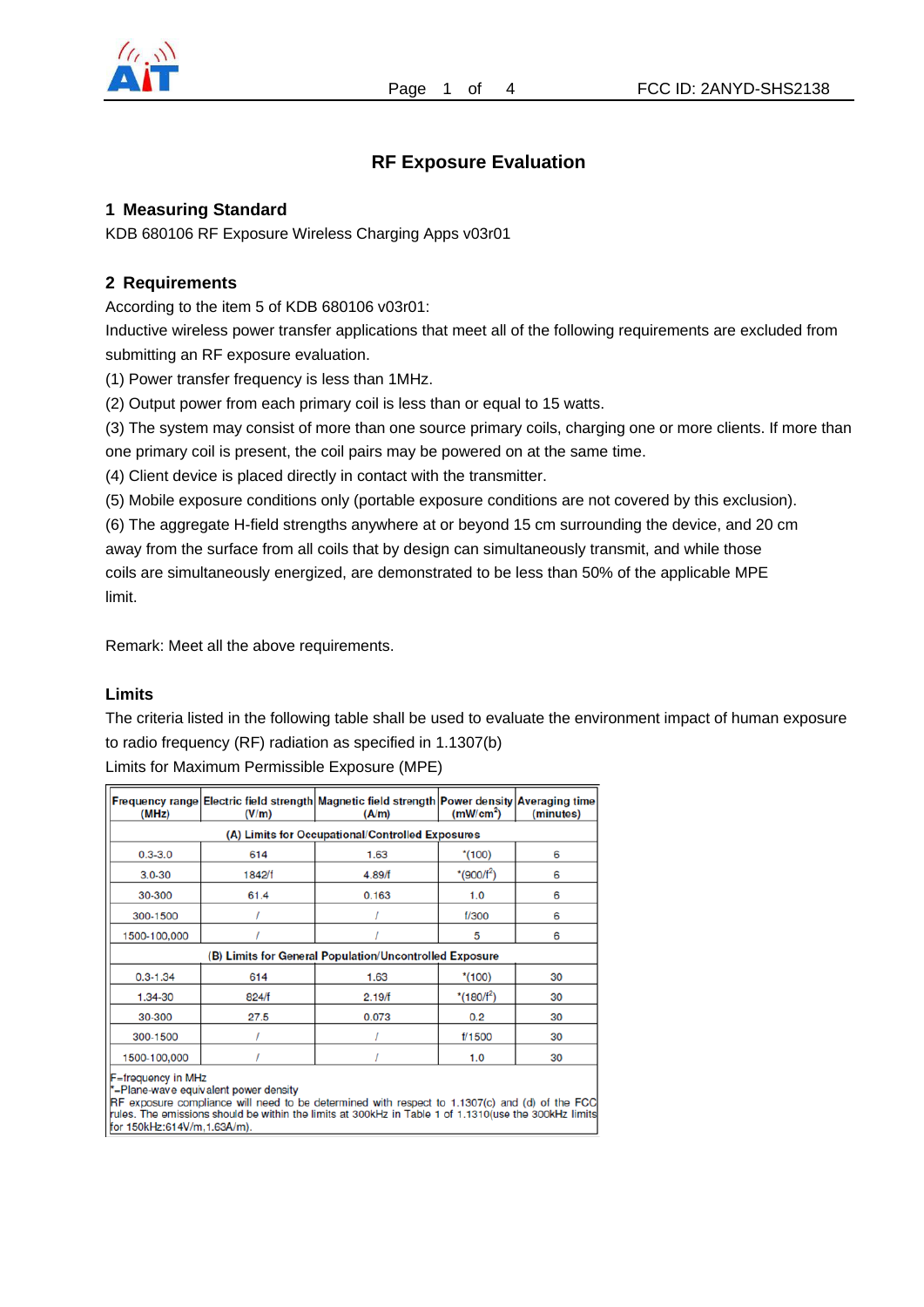

### **3 Test Setup**



### **4 Test Procedure**

1) The RF exposure test was performed in anechoic chamber.

2) The measurement probe was placed at test distance (15 cm from all sides and 20 cm from the top) which is between the edge of the charger and the geometric center of probe.

3) The highest emission level was recorded and compared with limit as soon as measurement of each points (A, B, C, D, E) were completed.

4) The EUT was measured according to the dictates of KDB 680106 D01v03.

Remark: The EUT's test position A, B, C, D and E is valid for the E and H field measurements.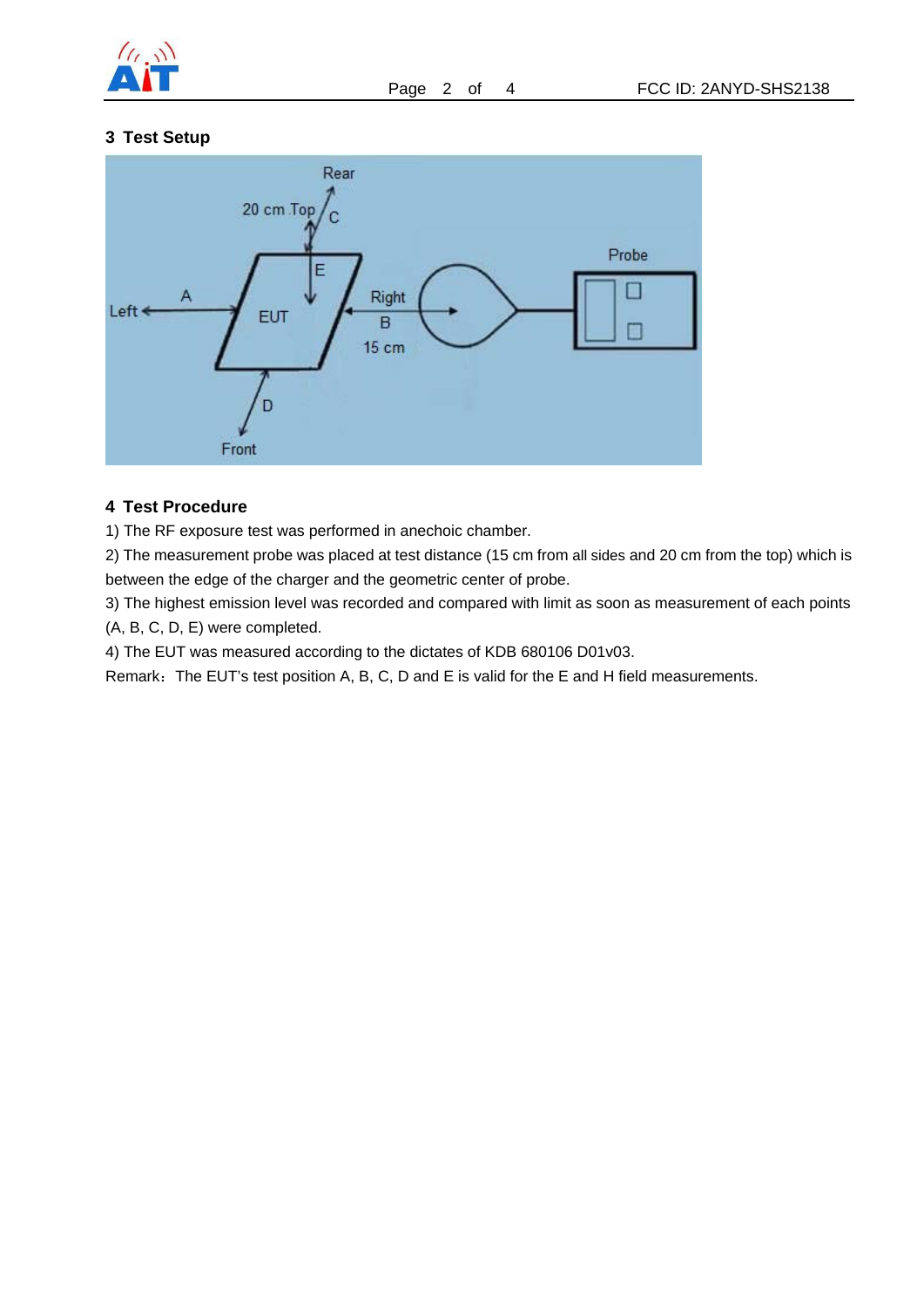

### **5 Test Instruments list**

| <b>Test Equipment</b>                     | <b>Manufacturer</b> | Model No.              | SN.          | <b>Cal.Date</b><br>$(mm-dd-yy)$ | Cal.Due date<br>$(mm-dd-yy)$ |
|-------------------------------------------|---------------------|------------------------|--------------|---------------------------------|------------------------------|
|                                           |                     |                        |              |                                 |                              |
| <b>Exposure Level Tester</b>              | Narda               | ELT-400                | M-0155/M-017 | 2021.08.30                      | 2022.08.29                   |
|                                           |                     |                        | 0            |                                 |                              |
| Magnetic field probe<br>$100 \text{cm}^2$ | Narda               | $ ELT$ probe 100 $cm2$ | M0675        | 2021.08.30                      | 2022.08.29                   |

## **6 Test Result**

# **E-Filed Strength at 15 cm from the edges surrounding the EUT (V/m)**

| Unit | Charging       | Frequency | Test     | Test     | Test     | Test     | Test     | 50%           | Limits |
|------|----------------|-----------|----------|----------|----------|----------|----------|---------------|--------|
|      | <b>Battery</b> | Range     | Position | Position | Position | Position | Position | <b>Limits</b> |        |
|      | Level          | (MHz)     | A        | B        | C        | D        | E        | (V/m)         | (V/m)  |
| V/m  | 1%             | 0.135     | 90.05    | 92.87    | 93.26    | 62.94    | 90.13    | 307.0         | 614.0  |
| V/m  | 50%            | 0.135     | 75.13    | 75.36    | 89.86    | 51.98    | 74.82    | 307.0         | 614.0  |
| V/m  | 99%            | 0.135     | 72.14    | 102.74   | 78.00    | 41.23    | 90.18    | 307.0         | 614.0  |

**Note: V/m= A/m \*377** 

### **H-Filed Strength at 15 cm from the edges surrounding the EUT (A/m)**

| Unit      | Charging<br><b>Battery</b><br>Level | <b>Frequency</b><br>Range<br>(MHz) | Test<br>Position<br>A | <b>Test</b><br>Position<br>B | <b>Test</b><br>Position<br>C | <b>Test</b><br><b>Position</b><br>D | <b>Test</b><br>Position<br>E | 50%<br>Limits<br>(A/m) | Limits<br>(A/m) |
|-----------|-------------------------------------|------------------------------------|-----------------------|------------------------------|------------------------------|-------------------------------------|------------------------------|------------------------|-----------------|
| <b>uT</b> | 1%                                  | 0.135                              | 0.299                 | 0.308                        | 0.309                        | 0.209                               | 0.299                        | $- -$                  |                 |
| A/m       |                                     |                                    | 0.239                 | 0.246                        | 0.247                        | 0.167                               | 0.239                        | 0.815                  | 1.63            |
| uT        | 50%                                 | 0.135                              | 0.249                 | 0.250                        | 0.298                        | 0.172                               | 0.248                        | $- -$                  |                 |
| A/m       |                                     |                                    | 0.199                 | 0.200                        | 0.238                        | 0.138                               | 0.198                        | 0.815                  | 1.63            |
| uT        | 99%                                 | 0.135                              | 0.239                 | 0.341                        | 0.259                        | 0.137                               | 0.299                        | $- -$                  |                 |
| A/m       |                                     |                                    | 0.191                 | 0.273                        | 0.207                        | 0.109                               | 0.239                        | 0.815                  | 1.63            |

**Note:A/m=uT/1.25** 

# **H-Filed Strength at 20 cm from the top of the EUT (A/m)**

| Unit      | Charging             | <b>Frequency Range</b> | <b>Test</b> | 50% Limits | <b>Limits</b> |
|-----------|----------------------|------------------------|-------------|------------|---------------|
|           | <b>Battery Level</b> | (MHz)                  | Position E  | (A/m)      | (A/m)         |
| <b>uT</b> | 1%                   | 0.135                  | 0.282       | $- -$      | $- -$         |
| A/m       |                      |                        | 0.226       | 0.815      | 1.63          |
| <b>uT</b> | 50%                  | 0.135                  | 0.154       | $- -$      | $- -$         |
| A/m       |                      |                        | 0.123       | 0.815      | 1.63          |
| <b>uT</b> | 99%                  | 0.135                  | 0.157       | $- -$      | $- -$         |
| A/m       |                      |                        | 0.125       | 0.815      | 1.63          |

**Note:A/m=uT/1.25**